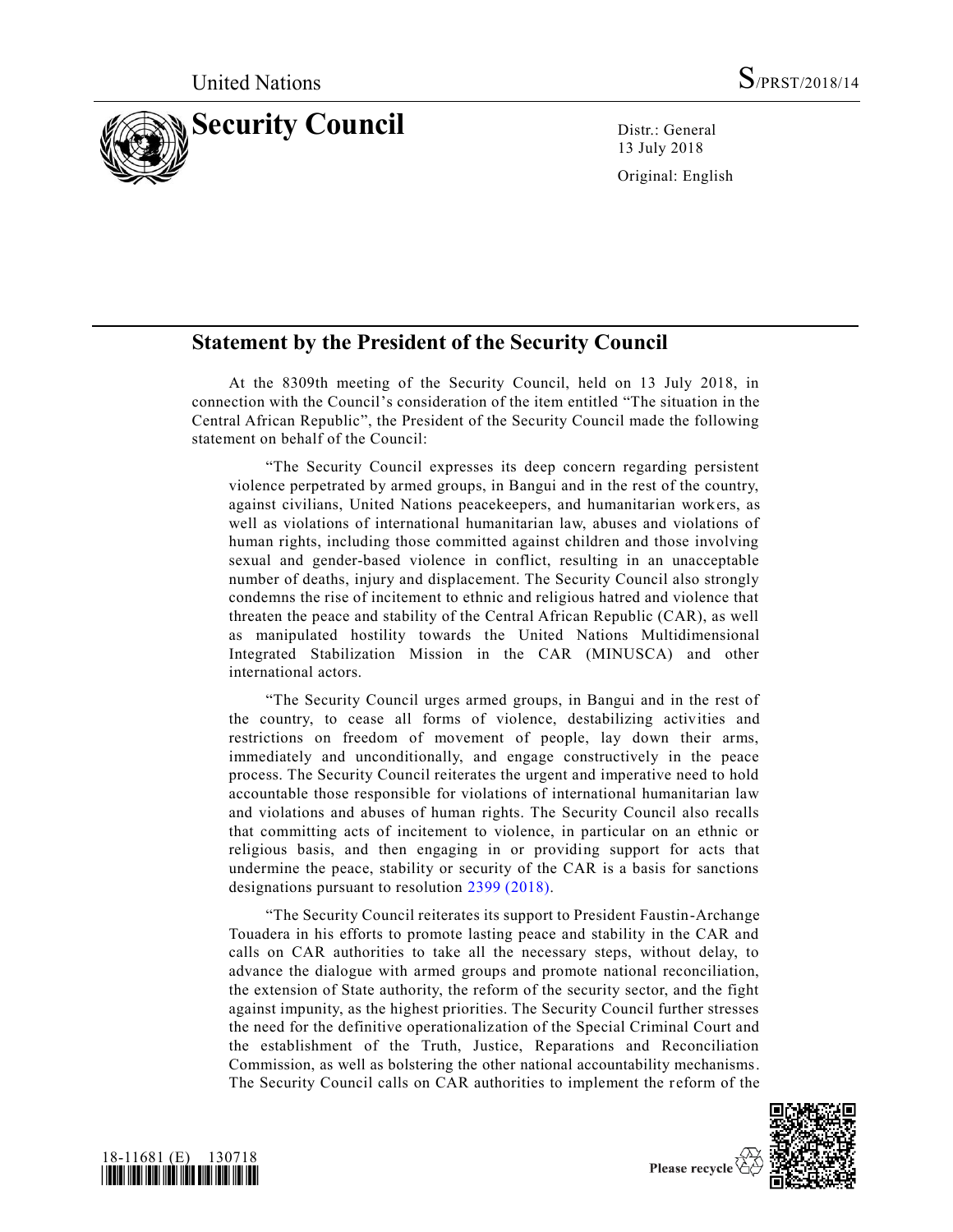security sector in order to put in place multi-ethnic, professional, representative and well-equipped national defence and internal security forces, the disarmament, demobilization and repatriation of members of armed groups, as well as the acceleration of the implementation of the National Strategy for Recovery and Peace Consolidation (RCPCA).

"The Security Council reaffirms its support to the African Initiative for Peace and Reconciliation in the CAR and its road map that was adopted in Libreville on 17 July 2017 which both constitute the main framework for a political solution in the CAR, as agreed by CAR authorities and under their leadership. The Security Council welcomes the conclusion of the second round of consultations by the Panel of Facilitators of the African Initiative and underscores the urgent need for further progress in an ambitious and inclusive dialogue between CAR authorities and the armed groups, as well as all segments of society, promoting the full and effective participation of women, with continued support from MINUSCA and other partners, in order to reach a comprehensive political agreement without delay. The Security Council also encourages President Faustin-Archange Touadera to cement and broaden national ownership of the peace process and calls for an enhanced coordination of efforts to support the African Initiative.

"The Security Council emphasizes the importance of the role and of highlevel commitment of the African Union, the Economic Community of Central African States (ECCAS), the International Conference on the Great Lakes Region (ICGLR), and neighbouring countries for the promotion of lasting peace and stability in the CAR and calls on them in this regard to step up their coordination and efforts for the next steps of the implementation of the Libreville road map.

"The Security Council welcomes the first meeting of the International Support Group (ISG) to the CAR, co-chaired by the African Union, the ECCAS and the United Nations, that took place in Bangui on 11 April 2018 to promote coherent and sustained engagement for the ongoing stabilization and recovery efforts in the CAR. The Security Council welcomes in this regard the call to reactivate joint bilateral commissions between Cameroon, Chad and Sudan with the CAR and encourages the concerned countries to cooperate in order to address cross-border issues. The Security Council also welcomes the joint visit in Bangui of Under-Secretary-General for Peacekeeping Operations, Jean-Pierre Lacroix, and African Union Commissioner for Peace and Security, Smaïl Chergui, from 10–13 April 2018 and underlines the importance of the synergy between the two organizations to support the peace process in the CAR.

"The Security Council renews its strong support to Special Representative Parfait Onanga-Anyanga and MINUSCA in the implementation of the mandate of the mission in support of CAR authorities, in particular the protection of civilians, including through a proactive and robust posture, support to the peace process, and the creation of a secure environment for the delivery of humanitarian assistance in accordance with resolution [2387 \(2017\).](https://undocs.org/S/RES/2387(2017))

"The Security Council pays tribute to the bravery of United Nations peacekeepers who sacrificed their lives in the service of peace and welcomes in this regard the extradition by the Democratic Republic of Congo to the CAR of anti-Balaka commander Wekanam Crepin and associated people suspected of involvement in an attack that led to the death of five United Nations peacekeepers and in attacks against civilians. The Security Council welcomes the efforts undertaken to improve the safety and security of United Nations personnel. The Security Council also encourages the efforts undertaken to